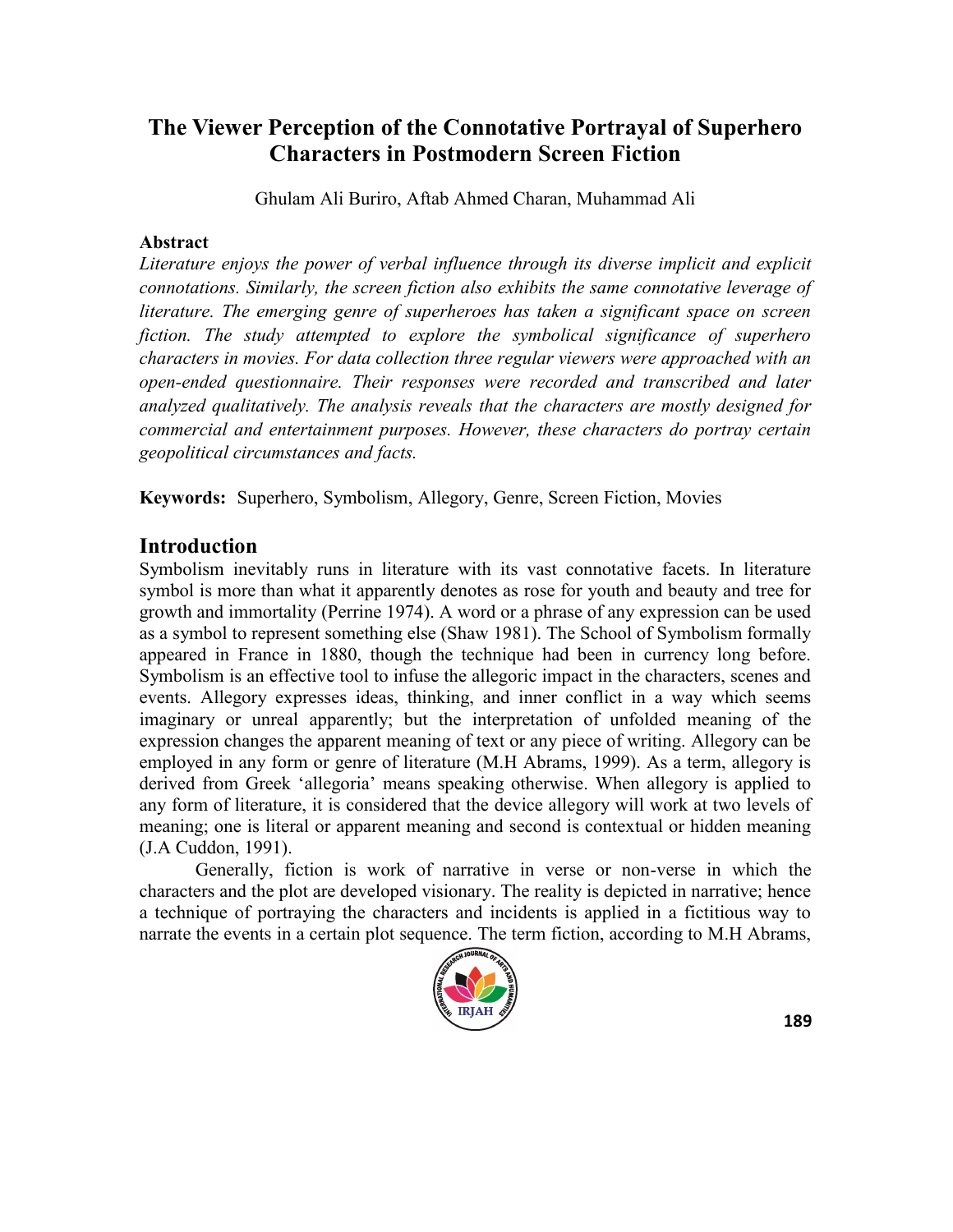is applied to the novel in which the life is demonstrated through a long narrative prose. It means fiction is long narrative work of literature that includes novel and even short story. In short, the term fiction is applied to any literary narrative (M.H Abrams 1999). In 1960, the term Postmodern appears replacing the prefix 're' with the age of innovative dimensions of thinking; therefore, the postmodernism literary era begins after the modernism and sometimes it is considered that the postmodern age began after the World War II (Albany 2008). Hence, the postmodern age is marked as the post-World War II and bears excessive influence of the of war. The age is identically featured with its sub genres and superhero being one of them.

The postmodern era is marked with a remarkable synthesis of literature and science. Literature becomes more broaden than ever before. Superhero is the icon of superhero genre; along with specific superhero genre, the superheroes are also the part of science fiction in which the robots play the role of a superhero. In superhero genre, the most commercially hailed superheroes are: Superman, Hulk, Iron Man Spiderman etc. The other instance of superhero is Robot from science fiction (Christen Russel 2012).

The new genres emerged in literature especially the science fiction in which many sub genres are associated like: Cyberpunk, Space Opera, Military Science Fiction, Hard Science Fiction, etc. Being a significant genre, the superhero genre is an inevitable part of postmodern fiction. It gets a great popularity in the years right after World War II particularly in 1945 to 1952, mainly this span of time known as golden age of superhero genre (Peter Coogan 2006).

Superhero is the powerful protagonist in strength and abilities to face the critical condition and circumstances. In contrast with conventional type of hero, the superhero does not face tragic fall. Superhero shows his strength, fights against the evil powers, and saves the world from evils. The particular costumes are the insignia of the superheroes. Superhero is a noble character who does not think of himself, a selfless character; his strength is advanced which is not found in the traditional heroes, the touch of advance technology is also seen in his character (Peter Coogan 2006).

# **Rationale**

The current study is the presentation of the idea how charters can be applied for geopolitical purposes. The benefit of this research, on the first hand, is to broaden the research approach in literature and pay attention to the postmodern literature particularly to the superhero genre. The postmodern fiction is a vast area to find out the allegorical impact as a whole. Therefore, researchers narrowed the space of research attempted to find the connotative significance of superhero characters especially the way they are portrayed in movies. The genre has significantly taken over the due space of movies and screen. Hence, the popular movie charters were selected for the study to achieve the best possible responses. The Avengers and Superman Returns are the movies on which the research was conducted. The events and symbols were used to prepare questions from the movie viewers. The researchers rely on the primary data to find out the symbolic significance of superheroes guided by the lead question what they represent and how.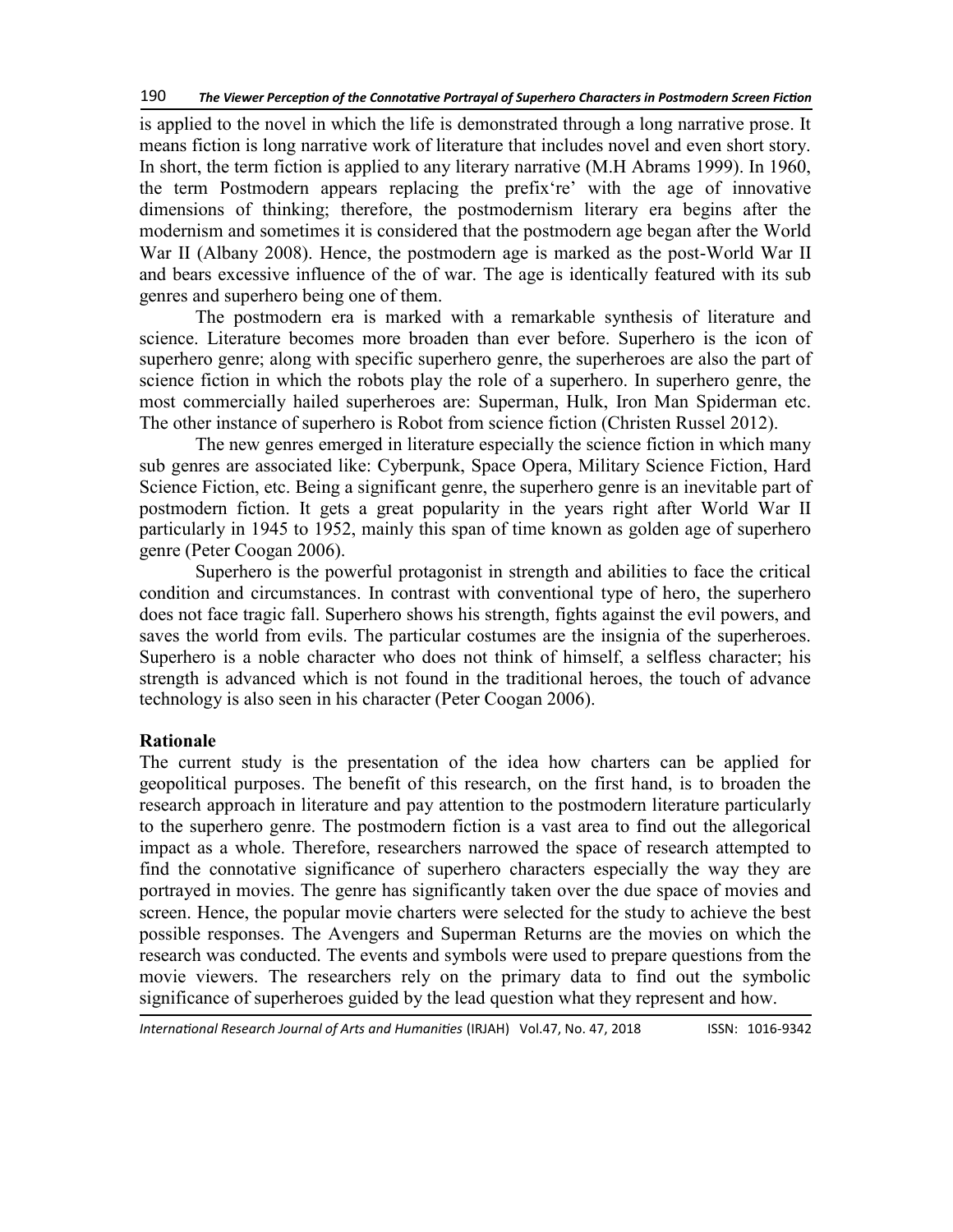#### **Literature Review**

#### **Symbolism**

The symbols can be categorized as Arbitrary and Persona symbols (Shamisa 2004). Arbitrary symbols are the regular literary symbols which can easily be personified for their significant denotation. Hence the spring is the symbol of youth and freshness. Whereas the Personal symbols are a pure creation of writer, they pose a little riddle but offer a real creative flavour once deciphered. Another classification is derived on three areas namely: Significative, Metaphoric, Sacramental (Rokni 2009). All Arbitrary or common symbols are treated as significative symbols such as the symbol of  $\omega$  employs the meaning of email. The Metaphoric symbols are used for natural phenomena as the lion is used for strength and power. The Sacramental symbols are used for myths and customs.

## **Superhero**

The word superhero appeared long before 1938 when Superman was published first time; Mike Beton excavated the word superhero in 1917 when the word was used for the iconic man of public who is known for his achievement (Golden 1992). The writer, Gibson, of *the Shadow's Adventures* used adjective *super*  before nouns such as Super + foe, crook, criminal, spy, mind, head; he also coined the word super villain, although Gibson used the adjective showing his characters a powerful one, yet he did not have the intentions to create new type of hero or villain (Murray 1997). Later many writers used the adjective super when they produced their work. The writer of Bill Barn, Charles Spain Verral, also used the adjective *super* in 1937 (Murray 1997). Superman appeared as first superhero having the characteristics of new type of hero, before it term super was not used for the characters as it was exploited for the character of Superman (Murray 1997).

Superhero is not an ordinary character; he has his own distinguished qualities, which signify him a unique in character and in abilities. As Peter Coogan (2006) identifies superhero:

―It is the heroic character who prefers the social services; he has the mission to fulfill with the super strength and power. His abilities are not matched with the ordinary man; he instinctively has super powers of mental and physical abilities."

However, the influence of advance technology cannot be neglected on his character. His attire is his main insignia, which determines his significant appearance as superhero. Super hero has the dual identity, when he is directed to the mission he transforms himself from common to particular.

In the superhero genre, there is a cultural conflict that the adolescent men are not in the contact of cultural problems: for this, the Captain Marvel is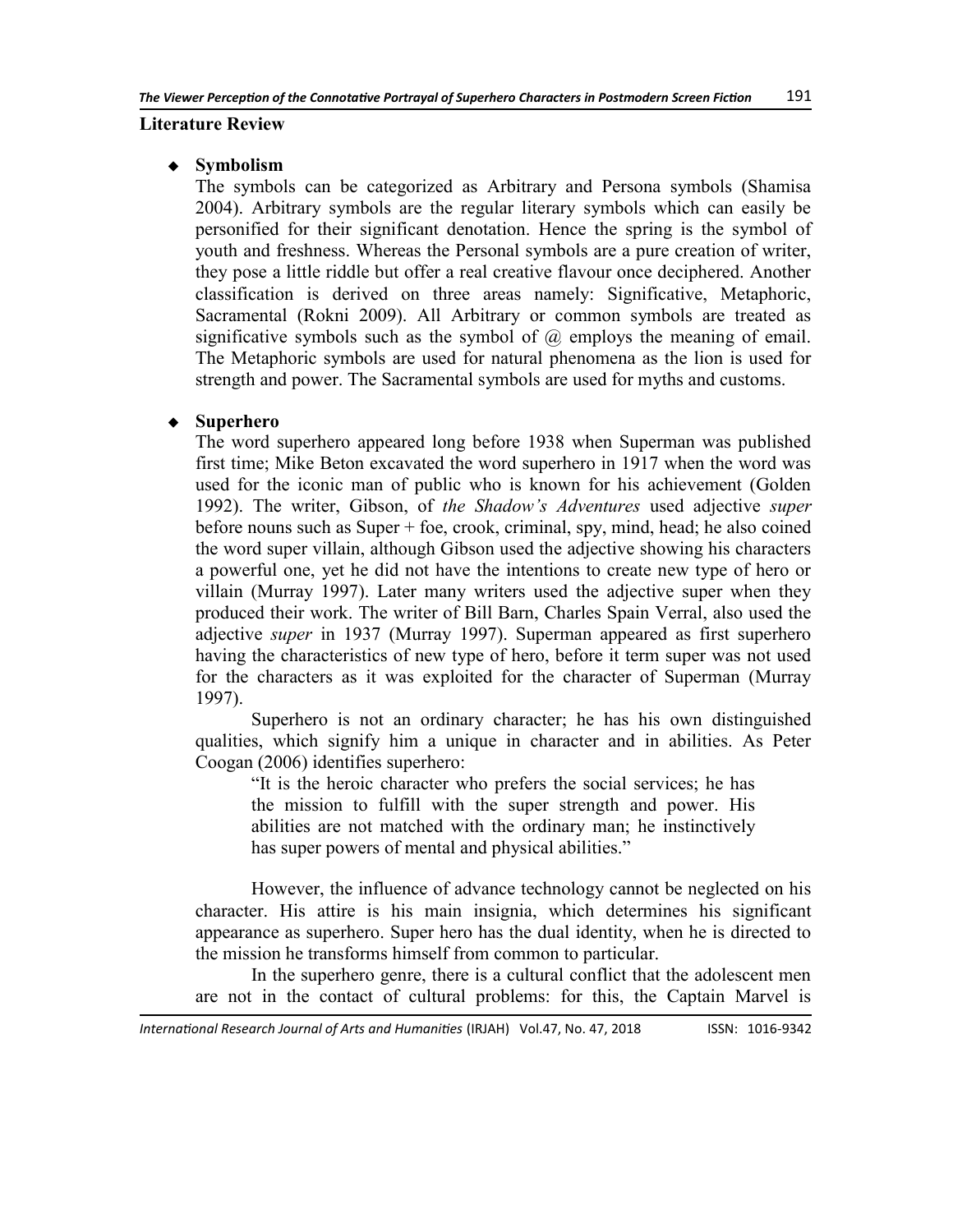transformed from Billy Batson - a newspaper carrier; Spider man from Peter Parker (Peter Coogan 2006).

#### **Mission as an integral feature of superhero**

Mission is the primary characteristics of superhero, which shows him as a superhero. He does not fight for himself but for others; specially, for the people who are oppressed; and he is considered a hero of downtrodden people. Therefore, it is superhero's mission to save people, he takes an oath to serve the people and give benefit to mankind (Siegel 1938). Superman is one of the superheroes who comes on the earth to save people. He also takes efforts to save the people like other pulp fiction heroes (Robeson 1964).Superheroes have exaggerated powers. They can flight, pull the heavy things without taking much effort, and stop the bullets. (Peter Coogan 2006).

The traditional elements: plot, setting, character, icon, and theme, of any form of literature collectively define any genre's existence. Superhero genre takes its name from his character superhero's influence, like other genres such as the Western, the mystery, and the soap Opera; these genres, in fact, have nothing to do within their names but the heroic characters are the perspective behind their definition (Peter Coogan 2006).

## **Symbolic Significance**

The character of any narrative whether it is of narrative or dialogic has some ideology behind its creation. The superhero genre is perceived with a significant ideology. Jeri Siegel, Joe Shuster and Will Eisner and many other first creators of super heroes presented superhero for ‗common man'. Superhero used to fight against corrupt government; he helped the poor and oppressed. Superhero took the side of common citizens and used to fight for their rights. In short, the ideology of superhero creation was the welfare of the people who were under the oppression of the corrupt government body. The WW II gave a new ideology of superhero and the writers like Joe Simon and Jack Kirby employed jingoistic ideology behind the creation of superhero. The Captain America is one of those patriotic superheroes who fought for America in World War II. After World War II, the ideology changed, now America being superpower faces many challenges from the world, therefore the superhero comes to help the government and military powers of America in the critical situation of postwar. When operation against Americans starts the superhero reacts accordingly and opposes the American millenarianism (Peter Coogan 2006).

#### **Procedure**

Under the guidance of the available study by Peter Cogan and Miroslav Kohut, the qualitative research method was exploited. The researchers selected the area of Shaheed Benazirabad - SBA District for population. For superhero genre, the researchers decided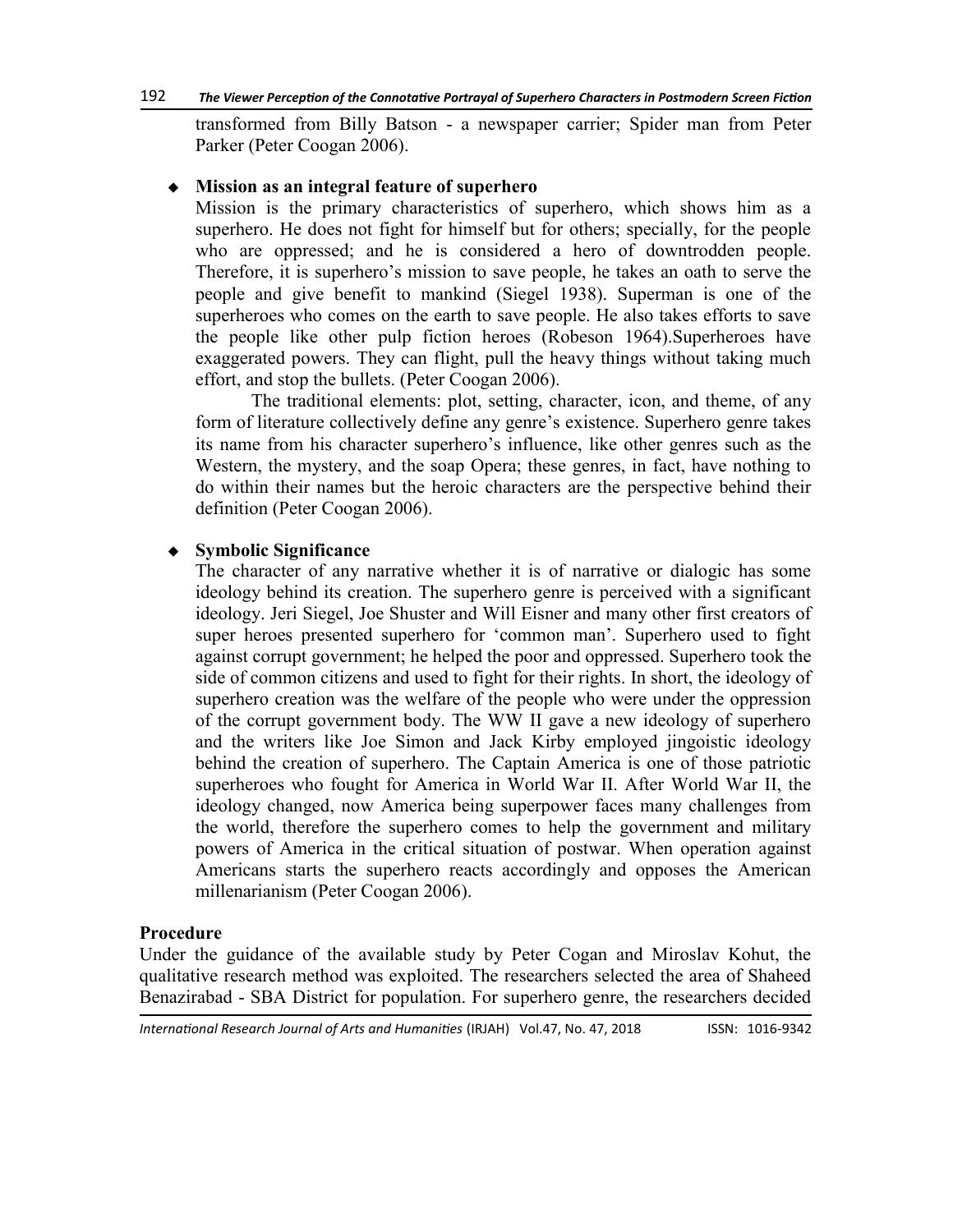to prepare questions on superhero movies only as there are a vast number of people who like and watch superhero movies.

The research procedure was adopted from the research models used by Peter Coogan on his study "The Secret Origin of Genre" and Miroslav Kohut, in his thesis on the topic "Superheroes: The Philosophy Behind Modern Myth". The researcher selected three people who specifically watch superhero movies. The casual viewers were dropped from the sample only those who had been through a range of superhero movies and could analyze and share a mediocre non-expert viewer. The three volunteers were respectively a bank manager, a teacher of literature, and a student of literature. For data analysis, only the primary data obtained from the participants was processed and analyzed quantitatively.

## **Instrument**

The researcher applied two types of instruments for data collection: observational interview and questionnaire. The observational interview was applied for pilot testing to select the movie(s) for designing the questionnaire. Later the questionnaire was applied to above cited sample selected from the research population. The research is not a case study of any particular fiction movie or superhero. However, the researchers narrowed the area of research regarding the superhero movies. Hence two movies were selected after the initial observational interviews: *The Avengers*, and *Superman Returns*. These movies were not deemed as a case study of superhero movies.

# **Survey Interview**

The research on the connotative and symbolical findings in the superheroes movies required open-ended questions. A survey questionnaire was designed and exploited to determine the movies for the present study. The same questionnaire was used to ascertain whether the expected participants had a moderate idea on international politics.

## **Data Collection and Analysis**

The data was collected in person by the researchers and the responses were qualitatively analyzed to draw out the results subsequently.

## **Questionnaire Analysis**

## **Item No. 1:** *Role that superheroes play apart from entertaining*

The first and second participants had a similar idea about the scientific advancement, which shows the futurity through the super heroic actions apart from the entertainment. The third participant had concluding sentence different but when he said that the authority could not do normally means he was pointing towards the futuristic approach to science. Therefore, the first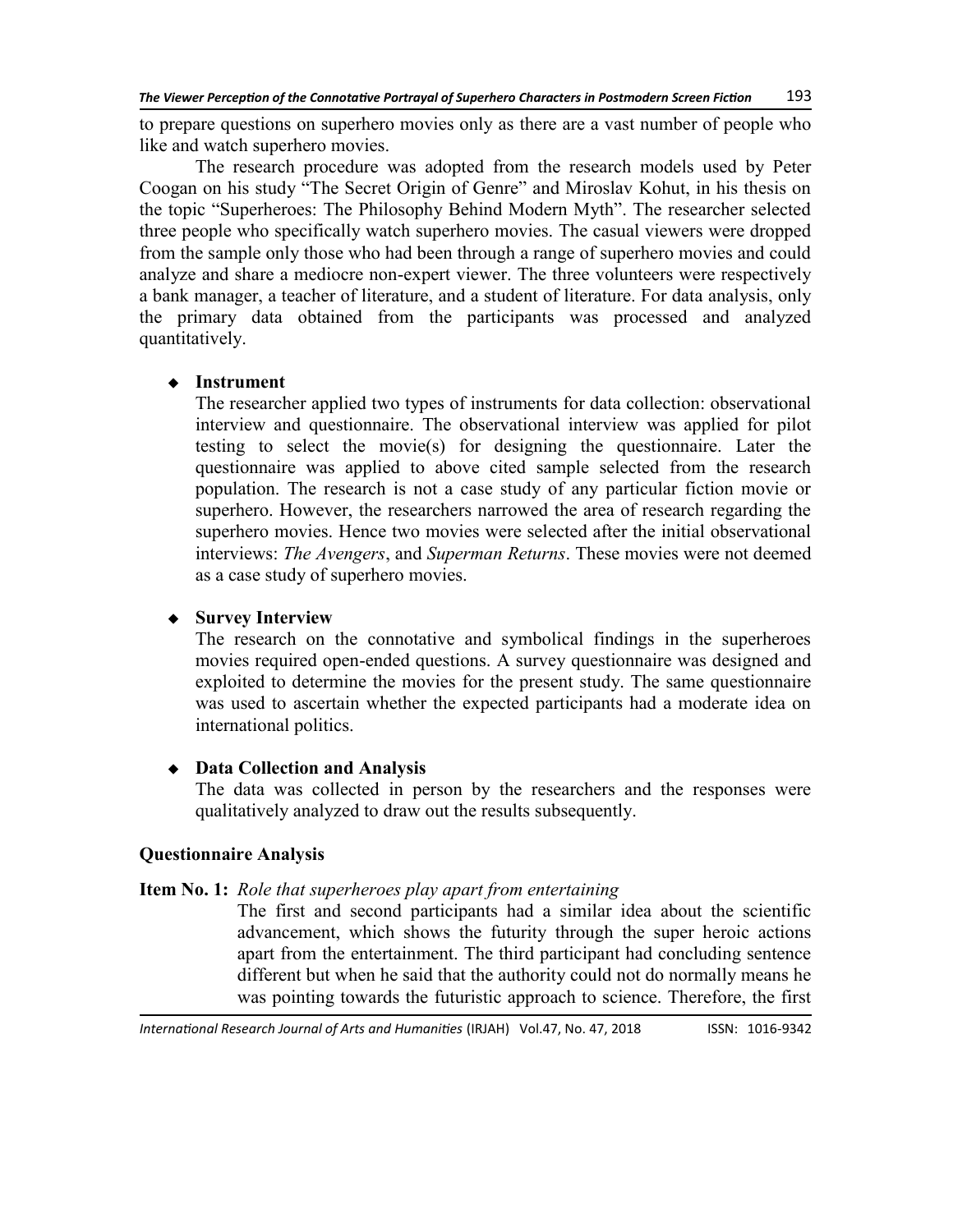#### 194 *The Viewer Perception of the Connotative Portrayal of Superhero Characters in Postmodern Screen Fiction*

question can be safely concluded in a sense that superhero had futuristic advancement demonstration in their actions.

**Item No. 2:** *Similarity between the superhero stories or movies and real life* First participant did not find any similarity between superhero stories and

real life but second and third participants perceive some resemblance. The second participant considers it a display of strength and weakness and third participant finds the helping nature of human being in superheroes. Hence, the conclusion is that the participant who had the knowledge of literature saw reality in the actions of superhero whereas the participant who had not been the student of literature just portrayed the super-heroic actions as imaginative creation. The perception in this situation is relevant to the viewers' background.

## **Item No. 3:** *Superheroes as philanthropists*

It is because of the viewers expectations; they wish to see them do such acts. Most of the superhero characters are stereotype philanthropists who help people in their extreme need. It is unanimously assumed by the audience that a superhero must exhibit his superhuman qualities by involving himself in philanthropist acts.

**Item No. 4:** *The Avengers is the symbolical representation of American war against terrorism*

Two participants agreed to the superhero characters depicted in the movies represent allegorical meanings. One participant did not accept this type of allegory and he considers it a mere commercial act.

**Item No. 5:** *The Avengers symbolizes the NATO force*

The participants answered that it might be a striking similarity. The Avengers were different in shapes, but they assembled on one platform and in the command of Captain America-the one of the Avengers. Therefore, the collaborative fight against enemy who wanted to destroy the world symbolizes the NATO force. The participants to agreed that statement that the Avengers symbolize the NATO force.

**Item No. 6:** *Symbolic significance of various items and gadgets* One participant could not recognize the symbolical representation, but he did not agree to the point raised through the question. The rest of the two participants believe that the characters and events possess some symbolic representation in contemporary context.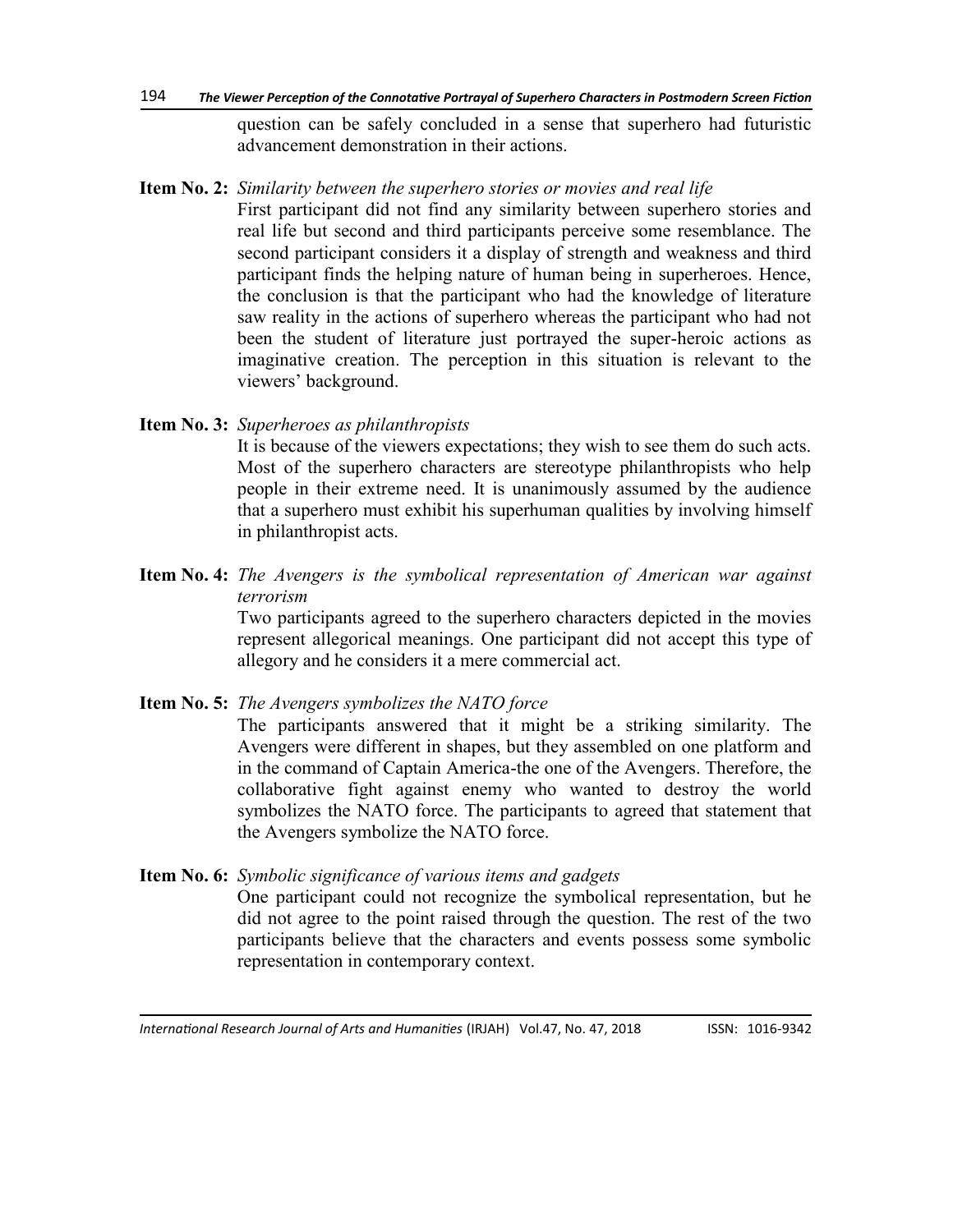**Item No. 7:** *Representation of any religion on Nationalism* Participants consider it a universal approach and they disagree to link it specifically with Christ and America.

**Item No. 8:** *American dominancy*

First participant did not fully agree with the statement on allegorical representation. His answer was dependent on other movies if they were giving the same theme from any angle. The second participant completely denied. Third participant expressed clearly, that he could see what was asked. Therefore, it can be said that allegory of America being superpower returns in Superman Returns is found.

## **Item No. 9:** *Most of the superheroes are from America?*

According to first participant, there is no motif behind the superheroes creation. It is the creative thinking, which makes create the superheroes. Second and third participants had same idea that there may be the political impulsion behind the creation of superheroes.

## **Item No. 10:** *Superheroes of America means Superpower America*

The first participant particularized this symbolism to the captain America that American supremacy is shown through the character of Captain America. The second participant did not accept this statement. The third participant agreed with the symbolism. Therefore, it is concluded that superheroes present the supremacy of America.

#### **Recommendation**

- There is a need of broader level of research on the subject.
- The superhero movie characters may not be used as the instruments of political agenda.
- Students may be exposed to this powerful genre at early stages of academic career.
- The study emphasis to maintain a balance between the commercial gain and literary objectives through superhero fiction.

## **Conclusion**

The findings suggest that symbolism, due to its inevitably popular and powerful impact on the viewers, occupies paramount importance in literature. The emerging superhero characters are a proof how powerfully literature can be exploited for multi-faced purposes. These characters are catchy and befitting for the modern screen fiction. They have significantly helped literature to escalate and survive on the screen. Although they are enormously commercialized and at certain points their literary significance is severely compromised. However, the fact that the superhero has genre has been highly successful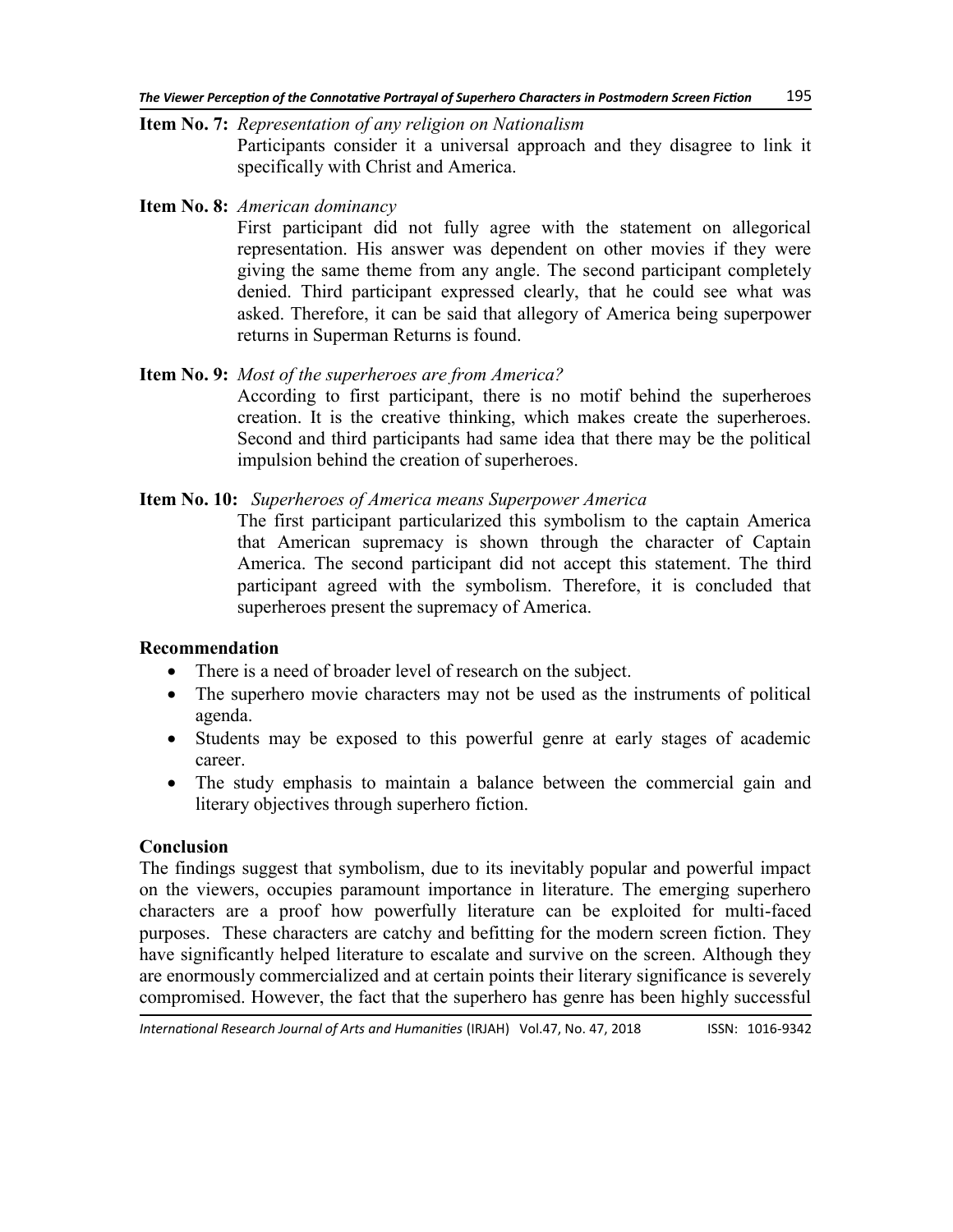bringing a refreshed audience towards the literature cannot be ignored. It is realized that majority of the audience/readers tend this genre as a means of entertainment, but the critical analysis reveals certain elements of national chauvinism in it. This research was an attempt to find out the allegorical impact of superhero fiction and the results reveal that viewers regard it as a manipulation of literature for political gains. The researchers have attempted to achieve this goal through survey and observation. A significant symbolic impact is found in the superhero fiction.

# **References**

- **Abrams, M. H. (1999).** Archetypal criticism. *A glossary of Literary Terms*, 223-225.
- **Kohut, M. (2014).** *Superheroes: The Philosophy Behind the Modern Myth* (Doctoral dissertation, Masarykova univerzita, Filozofická fakulta).
- **Reynolds, D. S. (2011).** *Mightier than the sword: Uncle Tom's cabin and the battle for America*. WW Norton & Company.
- **Cuddon, J. A. (2012).** *Dictionary of literary terms and literary theory*. John Wiley & Sons.
- Karel Capek, "Towards a Theory of Fairy Tales," In Praise of Newspapers, tr.
- **Kindle Robeson:** Man of Bronze 1964
- **Jofré, M. (2008).** Northrop Frye Anatomy of Criticism: Four Essays. *Revista chilena de literatura*, (72), 261-268.
- **Perrine L (1974).** Literature 1. New York: Harcourt Brace Jovanovich, Inc
- **Coogan, P., & Coogan, P. M. (2006).** *Superhero: The secret origin of a genre*. MonkeyBrain.
- **Reynolds, David.** *Superheroes: An Analysis of Popular Culture's Modern Myths*.Memorial University of Newfoundland, 2008.
- **Rokni M (2009).** Retrieved November 2, 2010 from [http://](http://harfhayeman.blogfa.com/8903.aspx) [harfhayeman.blogfa.com/8903.aspx.](http://harfhayeman.blogfa.com/8903.aspx)
- **Shamisa S (2004).** Rhetoric 2. Tehran: Payamnoor Publication.
- **Shaw H (1881).** Dictionary of Literary Terms. New York: McGrawHill, IncSiegel Jerry Action Comics #1 1938
- **Starnes, D. T. (1951).** Thomas Cooper and the" Bibliotheca Eliotae". *The University of Texas Studies in English*, *30*, 40-60.
- **Schatz, T. (1981).** *Hollywood genres: Formulas, filmmaking, and the studio system*. McGraw-Hill Humanities/Social Sciences/Languages.
- **The Oxford Dictionary of English**. Oxford UP, 2009.

*International Research Journal of Arts and Humanities* (IRJAH) Vol.47, No. 47, 2018 **ISSN: 1016-9342**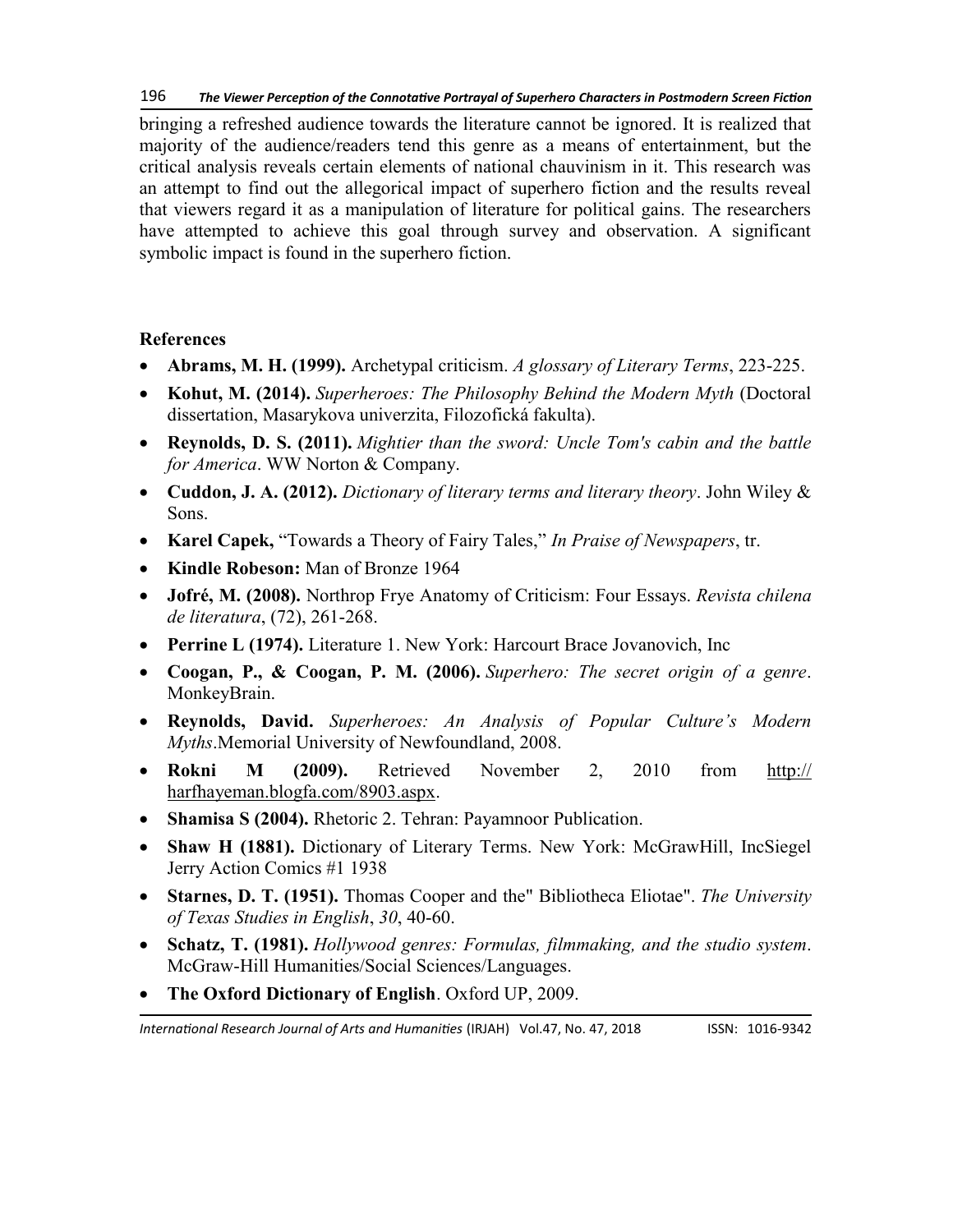#### **Appendices**

## **1. The observational questions**

The researcher went to people and started discussion on the movies while they were discussing any topic on societal issue. There he turned the discussion towards the movies reflecting the discussion topic. There he asked them some questions not in a series but according to the situation; for he started discussion about Hollywood movies and then moved to the superhero movies. The questions asked to people were as following.

- Question No1: What are the superhero movies you have seen yet?
- Question No2: Which superhero movie did you watch last time?
- Question No3: Who is your favorite super hero?
- Question No4: What is the reason behind your likeness of your favorite superhero?
- Question No5: Who is more powerful superhero in your perception among Spiderman, Superman, Hulk, Ironman, Thor and Batman?
- Question No6: Which movie do you like more among these: Superman, Spiderman, Ironman, Hulk, Thor, The Avengers?
- Question No7: Why do you like the movie you have referred before?
- Question No8: If two movies Hulk and The Avengers shown in cinema or on cable network at the same time, which movie will you prefer to watch.
- Question No9: Which movie is more entertaining among these: Thor, Spiderman, Hulk and The Avengers?
- Question No10: The movie with individual superhero has more worth seeing or with group of superheroes.

## **2. Selection of questions based on allegorical perspective**

The ten questions were included in the survey questionnaire. The researcher included those questions very carefully that at first, he read the script of movie The Avengers 2012 then he saw the movie in which a group of superheroes assembles and fights with the enemy. Apart from movie The Avengers, he read and watched the movie Superman Return. After that the researcher got the questions from the actions and events of movies which he considered allegorical representation.

#### **Questions included in survey**

- Q.No. 1: Is there any role that superheroes play; apart from entertaining, if yes what?
- Q.No. 2: Do you find similarity between the superhero stories or movies and real life?
- Q.No. 3: Why superheroes always portrayed as philanthropist?